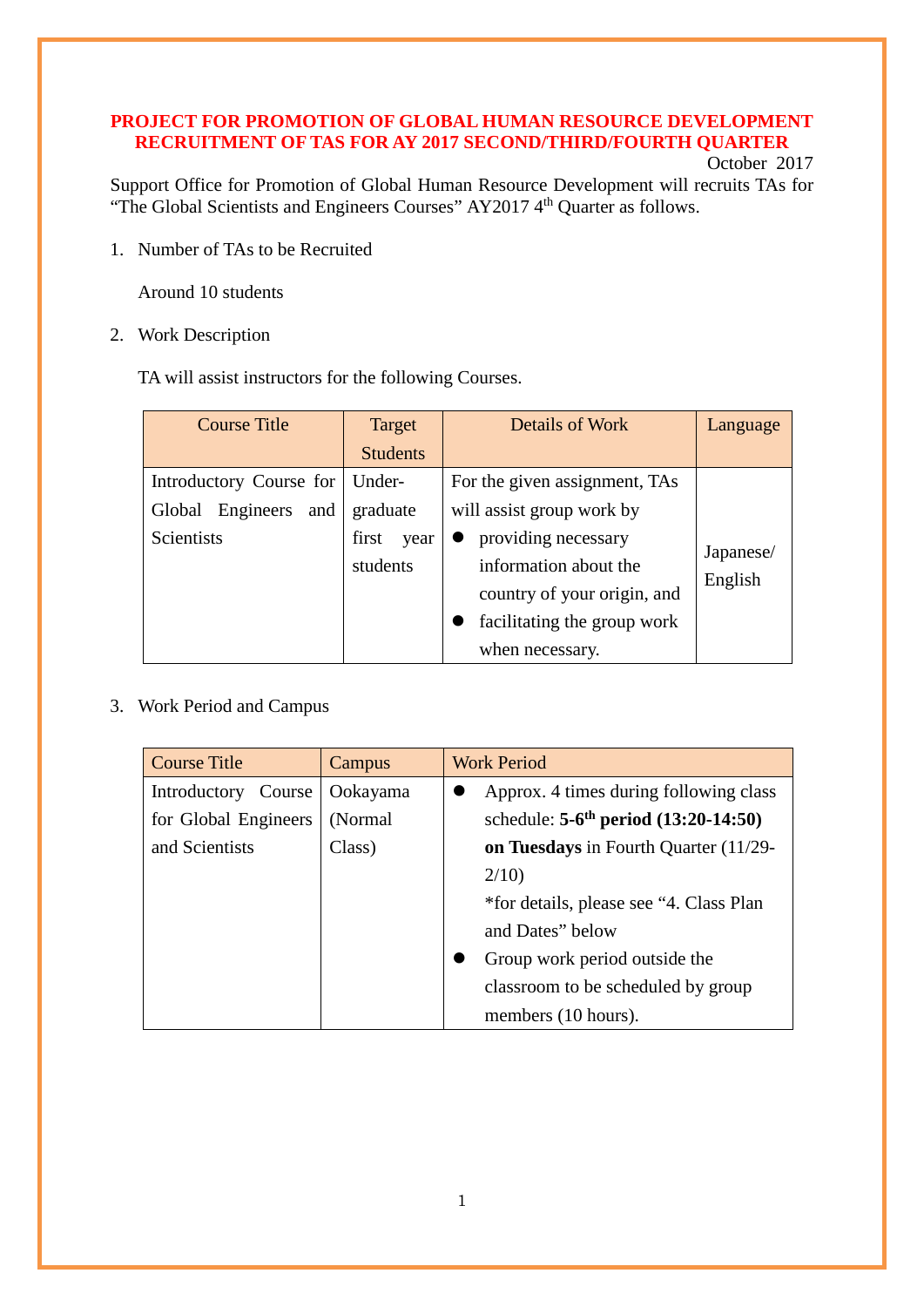### 4. Class Plan and Dates

TA must attend all classes scheduled as below:

| Week           | Introductory Course for Global Engineers and Scientists: Class1 |
|----------------|-----------------------------------------------------------------|
|                |                                                                 |
| 1              | 12/5 Introduction, Lecture                                      |
| $\overline{2}$ | 12/12: Lecture, Group Work                                      |
| 3              | 12/19: Propose Presentation, Group Work                         |
| $\overline{4}$ | $1/9$ : Group Work                                              |
| 5              | $1/16$ : Group Work                                             |
| 6              | 1/23: Group Presentation                                        |
| 7              | 1/30: Group Presentation                                        |
| 8              |                                                                 |
| 9              |                                                                 |

#### 5. Qualification

1) TAs must be international students of the Tokyo Institute of Technology (fourth-year Undergraduate Students and Graduate Students).

## Note1: **TAs needs to have B, M, or D status on student ID number. Students with R status cannot apply for the position**.

Note2: Considering the objective of the courses, which is to increase the international awareness for the students, we welcome international students from diverse countries/regions (Asia/Pacific, Middle-East, Africa, Europe, North America, Central and South America)

- 2) TAs should understand and accept the educational purpose of the "Global Scientists and Engineering Course", while having motivation to contribute to the human resource development of the youth.
- 3) TAs should have Japanese language capacity (conversation only, no requirement for reading and writing capacity), with no difficulties in communicating with Japanese students. (For some TAs for Introductory course only)
- 4) TAs should have English Language proficiency in order to communicate with instructors (For Advanced course only)
- 5) TAs should be flexible in responding the questions and requests from the students.
- 6) TAs should be able to attend the all classes at the designated time and participate in group work outside of the classroom when asked by group members.
- 7) Those who conduct comparative study (ies) between Japan and his/her mother country on any social, economic or technical issues will receive priority.